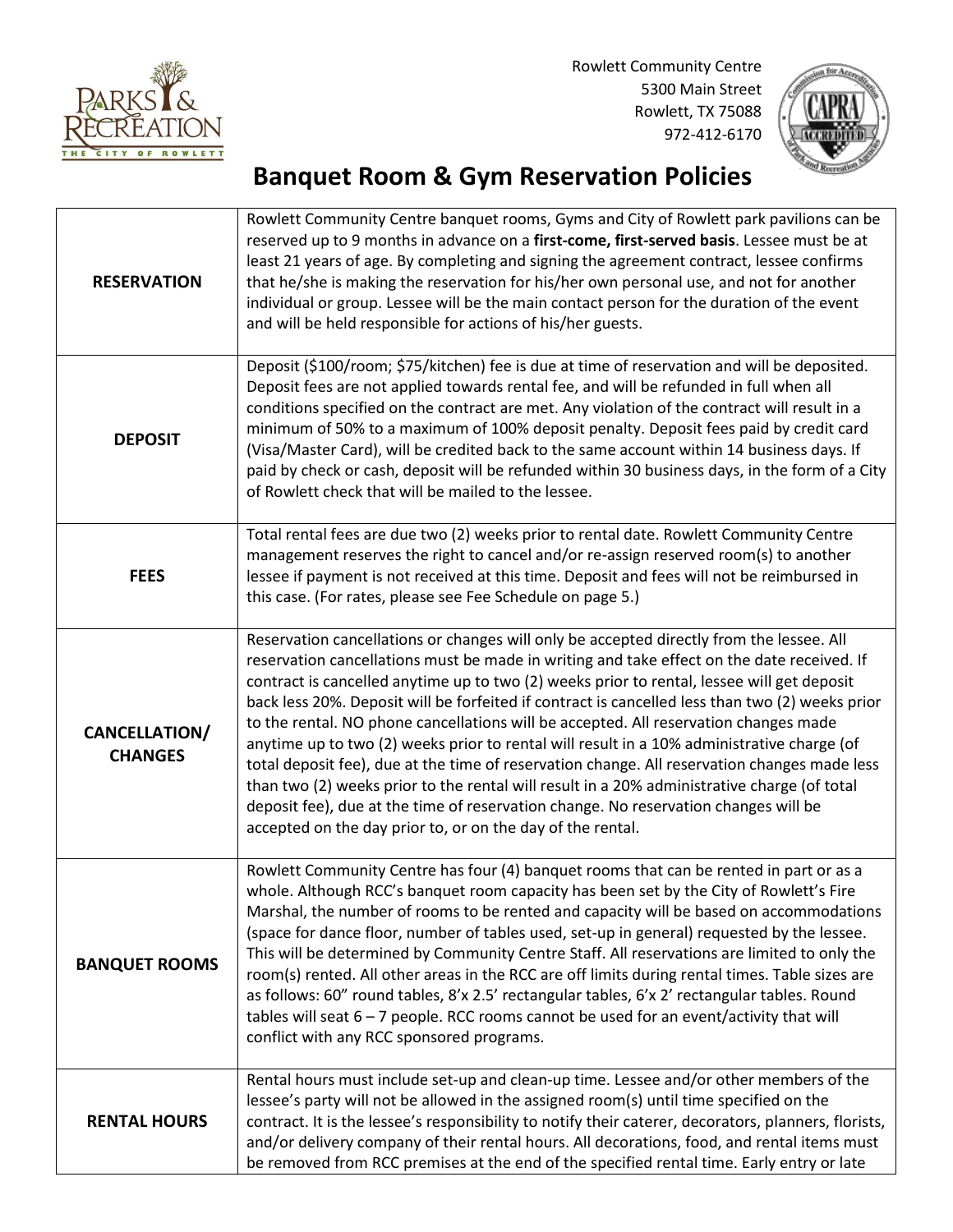|                                                                                                                                                                                                                                                                                                                                                                                                                                                                                                                                                              | vacating will result in a total loss of deposit and added rental fees.                                                                                                                                                                                                                                                                                                                                                                                                                                                                                                                                                                                                                                                                                                                                                                                                                                              |  |  |  |
|--------------------------------------------------------------------------------------------------------------------------------------------------------------------------------------------------------------------------------------------------------------------------------------------------------------------------------------------------------------------------------------------------------------------------------------------------------------------------------------------------------------------------------------------------------------|---------------------------------------------------------------------------------------------------------------------------------------------------------------------------------------------------------------------------------------------------------------------------------------------------------------------------------------------------------------------------------------------------------------------------------------------------------------------------------------------------------------------------------------------------------------------------------------------------------------------------------------------------------------------------------------------------------------------------------------------------------------------------------------------------------------------------------------------------------------------------------------------------------------------|--|--|--|
| Rowlett Community Centre banquet rooms, Gyms and City of Rowlett park pavilions can be<br>reserved up to 9 months in advance on a first-come, first-served basis. Lessee must be at<br>least 21 years of age. By completing and signing the agreement contract, lessee confirms<br>that he/she is making the reservation for his/her own personal use, and not for another<br><b>RESERVATION</b><br>individual or group. Lessee will be the main contact person for the duration of the event<br>and will be held responsible for actions of his/her guests. |                                                                                                                                                                                                                                                                                                                                                                                                                                                                                                                                                                                                                                                                                                                                                                                                                                                                                                                     |  |  |  |
| <b>KITCHEN</b>                                                                                                                                                                                                                                                                                                                                                                                                                                                                                                                                               | A kitchen facility is also available for rent on a first-come, first-served basis. The kitchen can<br>only be rented to one (1) party at a time. Rental of the kitchen is for warming/reheating<br>purposes only; no cooking is allowed. Amenities include: two microwave ovens, an electric<br>range with oven, an ice machine and an industrial size refrigerator and freezer.                                                                                                                                                                                                                                                                                                                                                                                                                                                                                                                                    |  |  |  |
| <b>FOOD</b>                                                                                                                                                                                                                                                                                                                                                                                                                                                                                                                                                  | Lessee may bring in their own food and drink. Food is not to be prepared on the premises.                                                                                                                                                                                                                                                                                                                                                                                                                                                                                                                                                                                                                                                                                                                                                                                                                           |  |  |  |
| <b>ALCOHOL</b>                                                                                                                                                                                                                                                                                                                                                                                                                                                                                                                                               | Per City of Rowlett Ordinance # 2004-215 Sec 4, an alcohol permit fee of \$50.00 will be<br>charged if lessee wants to serve during time of room rental. In addition to the permit fee,<br>lessee must secure the services of an off-duty Rowlett Police Officer, for the duration of the<br>event, at his/her own expense. Minimum contract required by RPD is four (4) hours. No<br>alcoholic food or drink will be allowed in the building without the presence of the RPD<br>Officer. RCC staff reserves the right to end a reservation immediately if it is proven that<br>alcohol is served without the presence of a Rowlett Police Officer. The entire party will be<br>asked to leave RCC premises. Full deposit and all paid fees will be forfeited in this instance.<br>Alcohol Permit must be purchased at the time of reservation booking. ****Alcohol is never<br>allowed in city parks or pavilions. |  |  |  |
| <b>ROOM SET</b><br><b>UP/LAYOUT</b>                                                                                                                                                                                                                                                                                                                                                                                                                                                                                                                          | Tables and chairs are included in the rental fee, and will be set up according to lessee's<br>layout. No tables and chairs will be allowed on the deck. No food/drink tables will be<br>allowed in the lobby or hallway. Room layout is due with final reservation payment, at least<br>10 business days prior to rental. If layout is not turned in, set up will be determined by the<br>Reservation Specialist and this will be the final room set up. Changes to room set-up will not<br>be allowed either the day before or the day of the rental. Lessee will be allowed in the<br>rented room(s) to set up at the time listed on the contract.                                                                                                                                                                                                                                                                |  |  |  |
| <b>DECORATIONS</b>                                                                                                                                                                                                                                                                                                                                                                                                                                                                                                                                           | Use of nails, tacks, staples, tape, or adhesive of any kind is prohibited on walls or<br>furnishings. Use of "Tac 'n Stick" is permitted. All balloons must be weighed down even if<br>lessee has the intention of tying them to the chairs. All decorations must be taken down<br>before lessee vacates the room(s). Use of confetti, sequins or birdseed within 50 feet of<br>building entryway is prohibited. These items are also not allowed indoors. Bubbles can only<br>be used outside the building. Any evident use of confetti, sequins or birdseed in the building<br>may result in reduction or loss of deposit.                                                                                                                                                                                                                                                                                        |  |  |  |
| <b>DELIVERIES</b>                                                                                                                                                                                                                                                                                                                                                                                                                                                                                                                                            | Lessee will be allowed in the rented room(s) to set up at the time listed on the contract.<br>Delivery of rental equipment, food, and/or flowers can only be done during rental hours<br>specified on the contract. Lessee or an event representative designated by the lessee must<br>be available to accept deliveries of any kind. RCC staff is not allowed to accept and sign for<br>deliveries.                                                                                                                                                                                                                                                                                                                                                                                                                                                                                                                |  |  |  |
| MUSIC/<br><b>NOISE LEVEL</b>                                                                                                                                                                                                                                                                                                                                                                                                                                                                                                                                 | Music/noise level must be appropriate, as to not disturb regular operations or other facility<br>rentals. Music is allowed during facility reservations. Noise level must be kept at a<br>reasonable level as dictated by staff on duty. Rental of the dance floor is required if a DJ / DJ                                                                                                                                                                                                                                                                                                                                                                                                                                                                                                                                                                                                                         |  |  |  |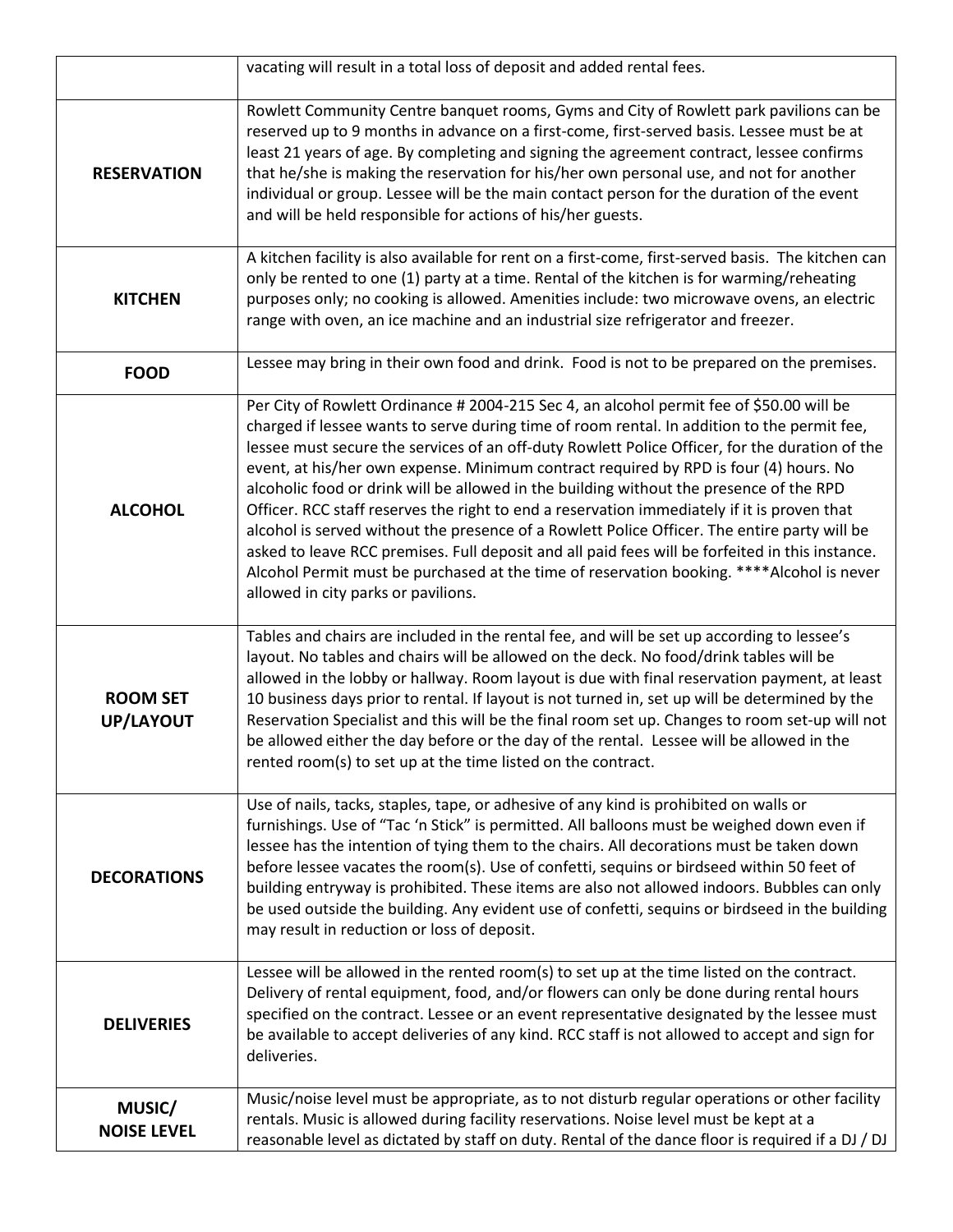|                         | equipment or live band is present. Dance floor fee will be added to rental contact.                                                                                                                                                                                                                                                                                                                                                                                                                                                                                                                                                                                                                                                                                                                                                                                                                                                                                                                                                                                                                                                                                                                  |  |  |  |
|-------------------------|------------------------------------------------------------------------------------------------------------------------------------------------------------------------------------------------------------------------------------------------------------------------------------------------------------------------------------------------------------------------------------------------------------------------------------------------------------------------------------------------------------------------------------------------------------------------------------------------------------------------------------------------------------------------------------------------------------------------------------------------------------------------------------------------------------------------------------------------------------------------------------------------------------------------------------------------------------------------------------------------------------------------------------------------------------------------------------------------------------------------------------------------------------------------------------------------------|--|--|--|
| <b>DANCE FLOOR</b>      | Maximum size is 18' x 18'. Reservation for the dance floor must be made at the time of<br>room reservation or upon request whenever: Dancing, DJ equipment or live band is part of<br>the event. Rental fee is \$200.00 per use regardless of size. This fee includes setup and break<br>down of dance floor. To protect room carpeting, dance floor is required whenever dancing,<br>DJ equipment or live band is part of the event.                                                                                                                                                                                                                                                                                                                                                                                                                                                                                                                                                                                                                                                                                                                                                                |  |  |  |
| <b>CLEAN UP</b>         | Lessee is responsible for all clean up within the scheduled reservation time. Please include<br>clean up time as part of your reservation. All cleaning supplies will be provided to lessee<br>and will be made available for use by request of the front desk staff member. Room(s) must<br>be vacuumed and kitchen must be mopped. All decorations, litter and other debris must be<br>disposed of properly. Trash must be bagged and placed in the appropriate transport<br>container. All rental items must be taken out of the rented room(s) before lessee vacates<br>RCC premises. Any rental items left at RCC overnight, but picked before 9AM of the next<br>business day will result in an additional \$50 or 25% deposit charge (whichever is greater),<br>and will be taken out of the deposit. Any rental items not picked up until after 9AM of the<br>next business day will result in an additional \$100 or 50% deposit charge (whichever is<br>greater), and will be taken out of the deposit. Loss or damage to any rental items left at RCC<br>is the sole responsibility of the lessee. RCC and the City of Rowlett assume no liability for<br>loss or damage of rental items. |  |  |  |
| <b>FIRE PROVISIONS</b>  | Smoking is not allowed inside the building or on the deck.<br>$\circ$<br>Smoking is not allowed within 15 feet of the Rowlett Community Centre entrance/exit.<br>$\circ$<br>Sterno cans may be used for warming purposes only. Warming trays must have<br>$\circ$<br>aluminum trays underneath them to prevent fire in case sterno cans get "knocked off"<br>holders. Sterno cans are not allowed on the deck at any time.<br>Fog machines are not allowed.<br>$\circ$<br>Sparklers (or the like) are not allowed indoors or on the deck area at any time.<br>$\circ$<br>Entrance and exit doors may not be obstructed.<br>$\circ$<br>Due to fire regulations, room capacity set by Fire Marshal will be strictly enforced.<br>$\circ$                                                                                                                                                                                                                                                                                                                                                                                                                                                               |  |  |  |
| <b>LIABILITY</b>        | All lessees agree to pay for any damage done to the facility, grounds, or furnishings by<br>themselves, their guests, caterers, decorators, planners, florists, and/or delivery company<br>during or pertaining to their rentals. Notification will be given to the lessee as soon as<br>damages have been assessed. Lessee will be financially responsible for cost of repairs not<br>covered by the deposit. The Rowlett Community Centre, including the City of Rowlett and<br>its employees, is not responsible for anyone injured on the premises, personal property left<br>in the building, or rental equipment used by lessee.                                                                                                                                                                                                                                                                                                                                                                                                                                                                                                                                                               |  |  |  |
| <b>CHILDREN'S PARTY</b> | All children's (age $1 - 12$ ) parties require one (1) adult chaperone age 18 and older per<br>ten (10) children. Children's party reservations include only the rooms rented. All other<br>areas in the RCC are closed to lessees during rental times.                                                                                                                                                                                                                                                                                                                                                                                                                                                                                                                                                                                                                                                                                                                                                                                                                                                                                                                                              |  |  |  |
| <b>TEEN PARTY</b>       | Teen parties require one (1) adult chaperone age 18 and older per fifteen (15) teenagers. To<br>prevent uncontrolled parties, lessee agrees to designate his/her party as "by invitation<br>only". Only guests with invitations will be allowed in the building. Lessee shall assign a<br>designated adult by the front lobby door to accept guests. Lessee shall provide a band or a<br>"tag" for each of their guest as they show up. Party guests who leave the building during<br>the event will only be allowed back in the building if they have a "tag". If RCC staff<br>determines that the party is out of control, lessee will be notified and will be given the<br>chance to get the party back in control. If nothing is done, RCC staff has the right to cancel<br>the party and ask lessee to end his/her party right there and then. No refund of deposit or                                                                                                                                                                                                                                                                                                                          |  |  |  |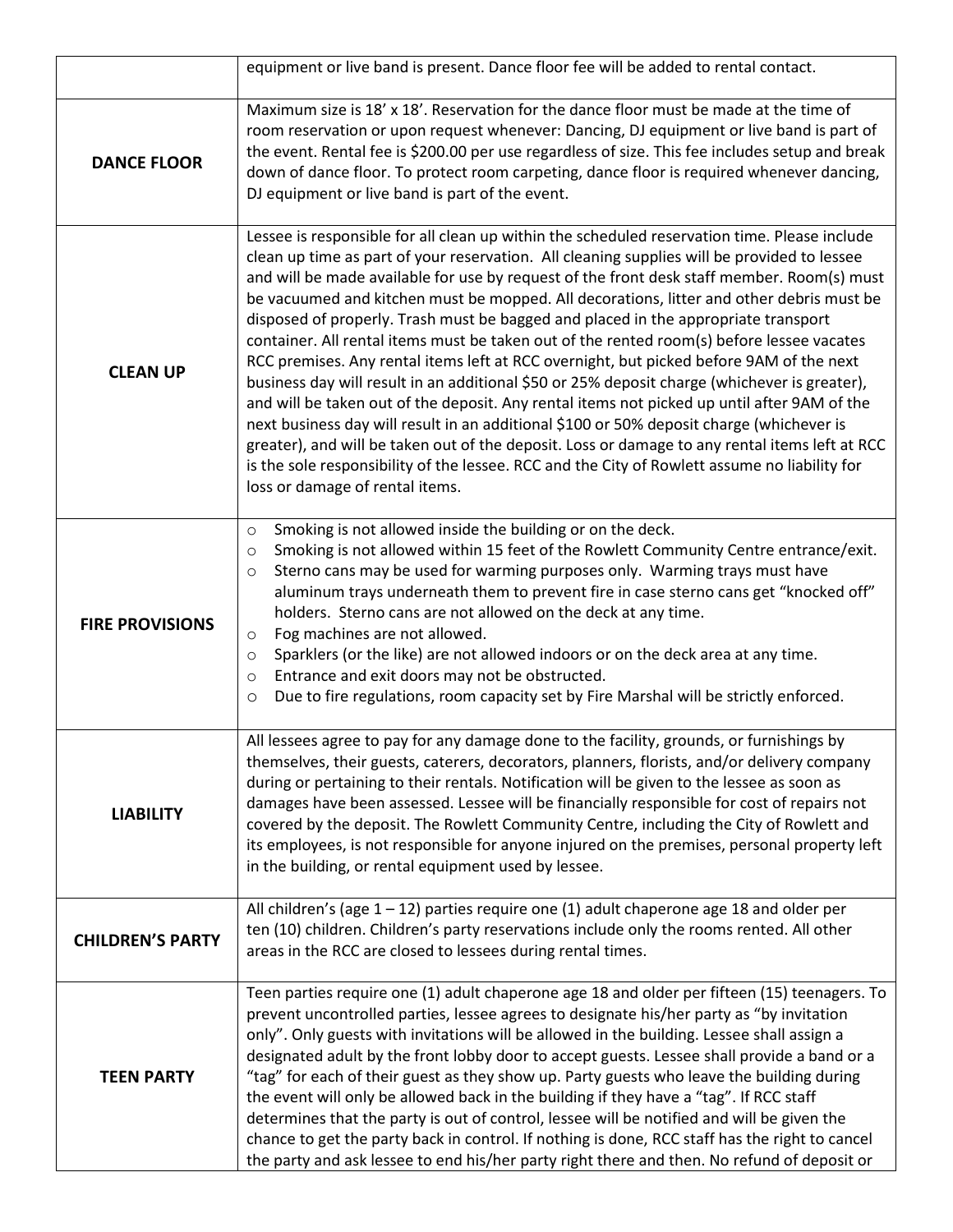|                    | reservation fees will be made in this instance. Lessee will also be prohibited from future use<br>of RCC banquet rooms for any kind of event without the presence of a Rowlett Police<br>Officer. Party reservations include only the rooms rented. All other areas in the RCC are off<br>limits during rental times. |
|--------------------|-----------------------------------------------------------------------------------------------------------------------------------------------------------------------------------------------------------------------------------------------------------------------------------------------------------------------|
| <b>GYM</b>         | Gym Rentals must follow and abide by all City of Rowlett Rental Guidelines and Policies.<br>Adult supervision is required at all times. Lessee is responsible to supply their own<br>equipment.                                                                                                                       |
| <b>RESRVATIONS</b> | The cost to rent a basketball court is \$50 an hour for a half court and \$100 an hour for full<br>court. This is for residents and non-residents.                                                                                                                                                                    |

| <b>ROOM</b> | <b>SIZE</b>   | <b>FURNISHED CAPACITY</b><br>(Dependent upon set up) |  |
|-------------|---------------|------------------------------------------------------|--|
| A           | $1,086$ sq ft | 60                                                   |  |
| B           | 1,475 sq ft   | 80                                                   |  |
| C           | $1,194$ sq ft | 60                                                   |  |
| D           | 915 sq ft     | 50                                                   |  |